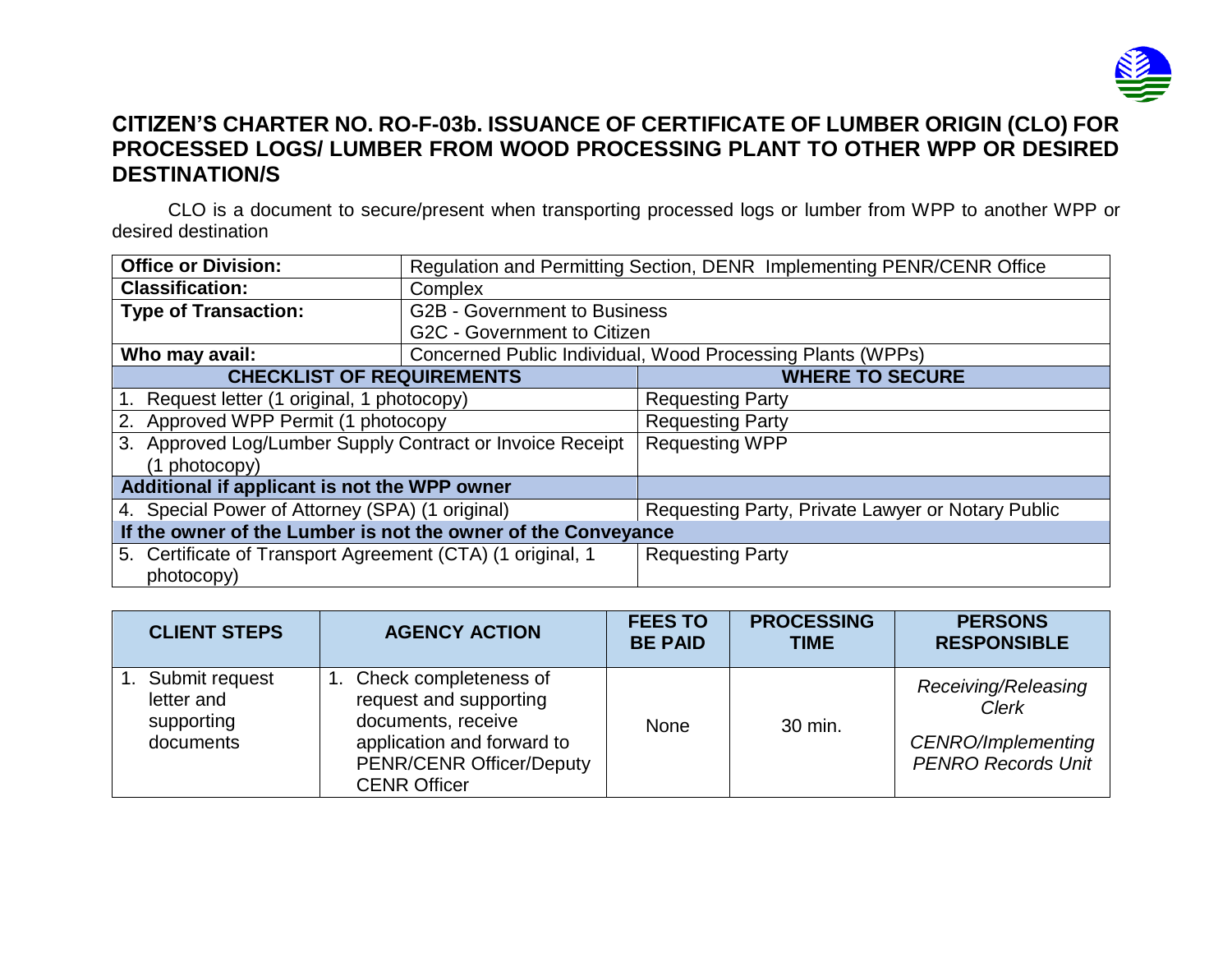

| <b>CLIENT STEPS</b>                                             | <b>AGENCY ACTION</b>                                                                                                                                                      | <b>FEES TO</b><br><b>BE PAID</b>                                                                     | <b>PROCESSING</b><br>TIME*                                                         | <b>PERSONS</b><br><b>RESPONSIBLE</b>                            |
|-----------------------------------------------------------------|---------------------------------------------------------------------------------------------------------------------------------------------------------------------------|------------------------------------------------------------------------------------------------------|------------------------------------------------------------------------------------|-----------------------------------------------------------------|
| 1.1. None                                                       | 1.1. Receive and review<br>application. Forward to Chief<br>RPS (CENRO)/Chief TSD<br>(Implementing PENRO)                                                                 | <b>None</b>                                                                                          | 30 min.                                                                            | <b>PENR/CENR Officer/</b><br><b>Deputy CENR Officer</b>         |
| 1.2. None                                                       | 1.2. Receive, review/evaluate<br>request, and assign a team<br>to conduct verification.<br>Prepare Order of Payment                                                       | <b>None</b>                                                                                          | 1 hour                                                                             | <b>Chief RPS</b><br>(CENRO)/Chief TSD<br>(Implementing PENRO)   |
| Receive Order of<br>2.<br>Payment and pay<br>corresponding fees | 2. Accept payment and issue<br>Official Receipt to the client                                                                                                             | Php 50.00/<br>truck load<br>Php 36.00<br>Oath Fee<br>per<br>application<br>Php 360.00<br>Scaling fee | 30 min.                                                                            | <b>Bill Collector</b><br>Cashier                                |
| 3. Receive OR                                                   | 3. Inspect the forest products in<br>the area, and prepare<br>Inspection Report, and draft<br>Certificate of Lumber Origin<br>(CLO) and initial duplicate<br>copy of CLO. | None                                                                                                 | 2 days or less<br>depending on the<br>location and<br>volume of forest<br>products | <b>Inspection Officer</b><br>CENRO/Implementing<br><b>PENRO</b> |